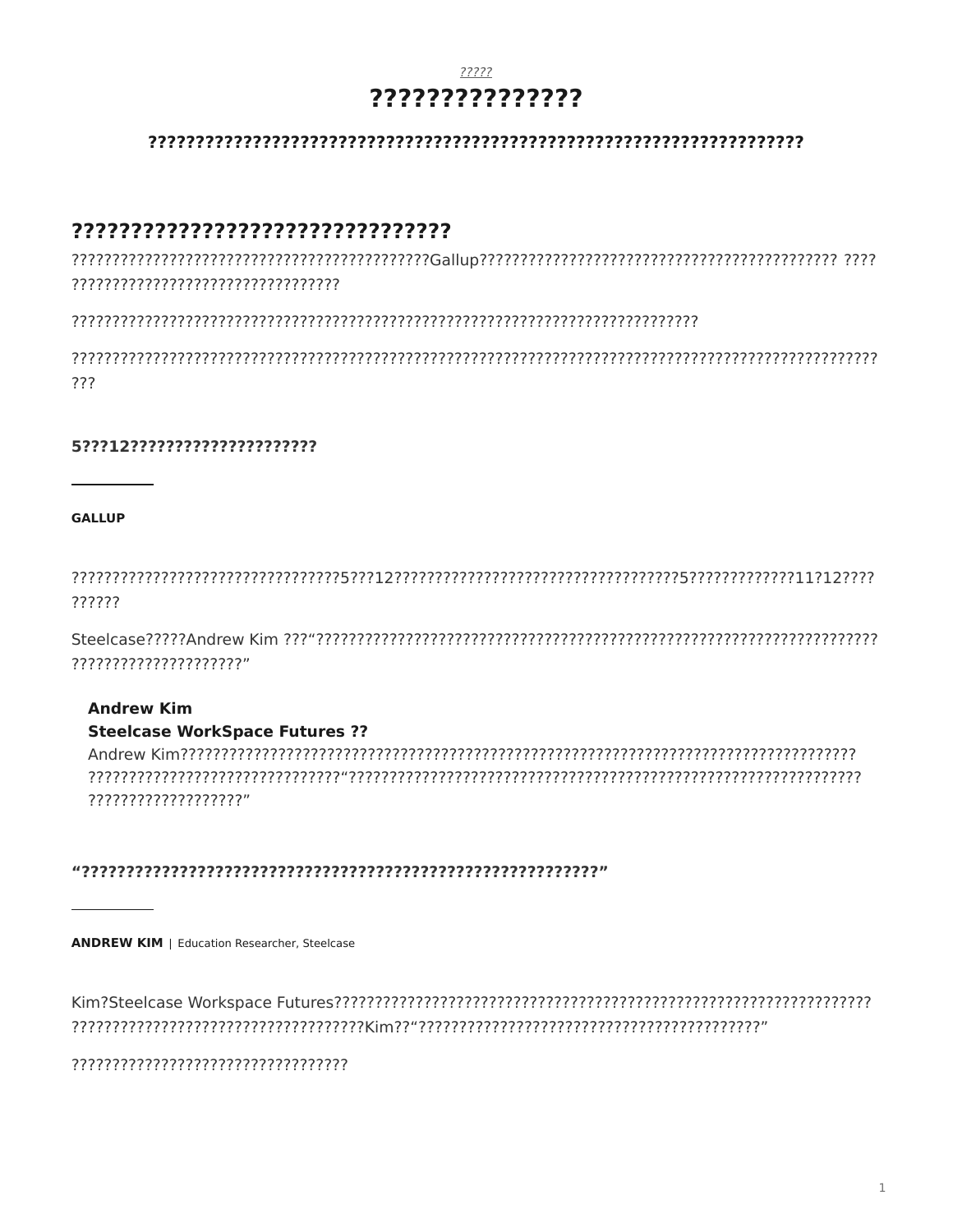# 1. ???????

????????????????????

- 
- 

???????????????????????????????

# 2. ?????????

Diane M. Bunce ????2010????????????????????How Long Can Students Pay Attention in Class?? ??????? 

# 3. ???????????

77777777777777"

?????????

# 4. ????????

??? Lengel ? Kuczala???????????????"?The Kinesthetic Classroom: Teaching and Learning Through 

??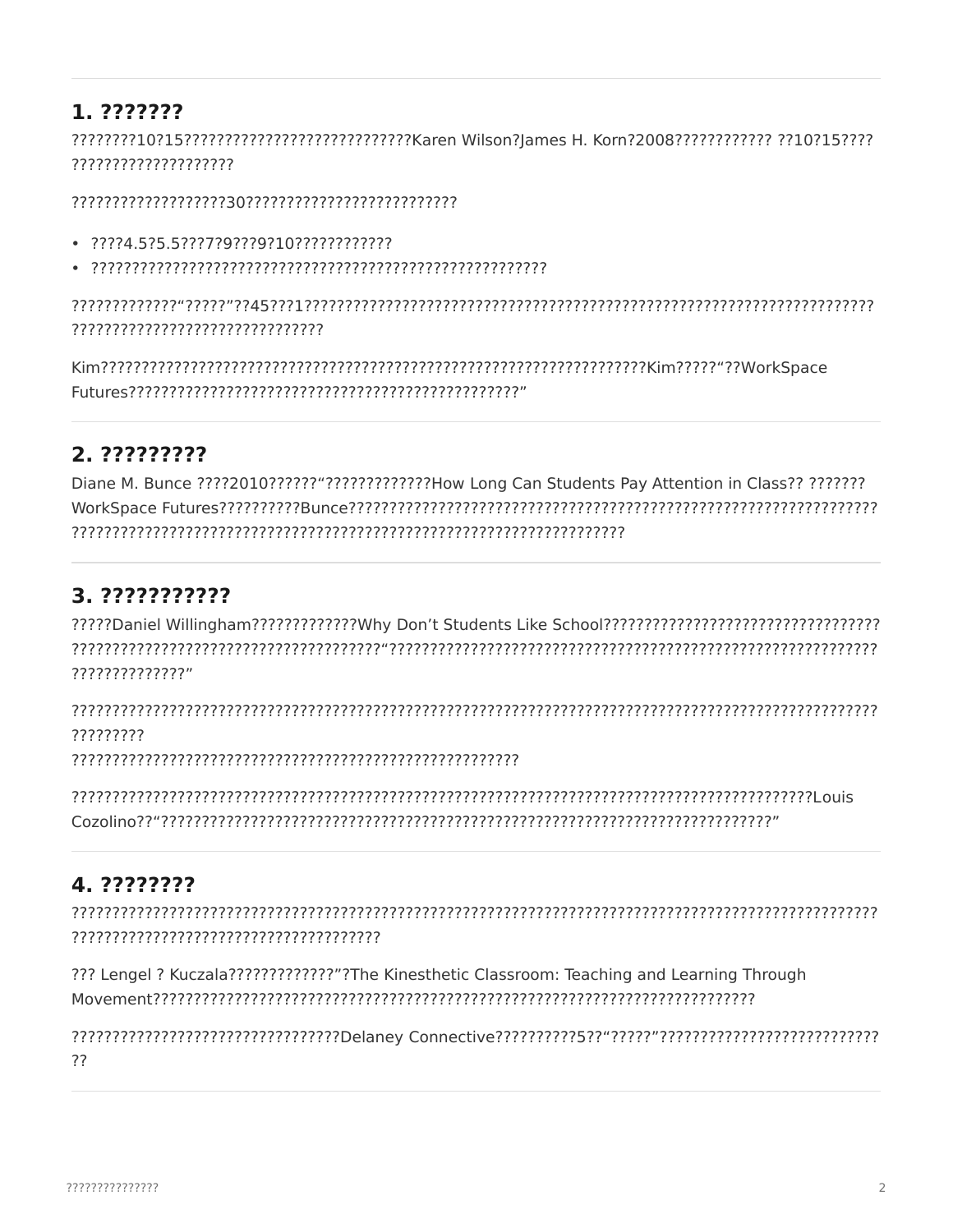# 5. ?????????

??????????????

?????????????????

#### **Beatriz Arantes**

#### **Steelcase WorkSpace Futures ?????**

# 6. ??????

# 7. ????????

# ??????????

- 
- 
- 
- 
- ???????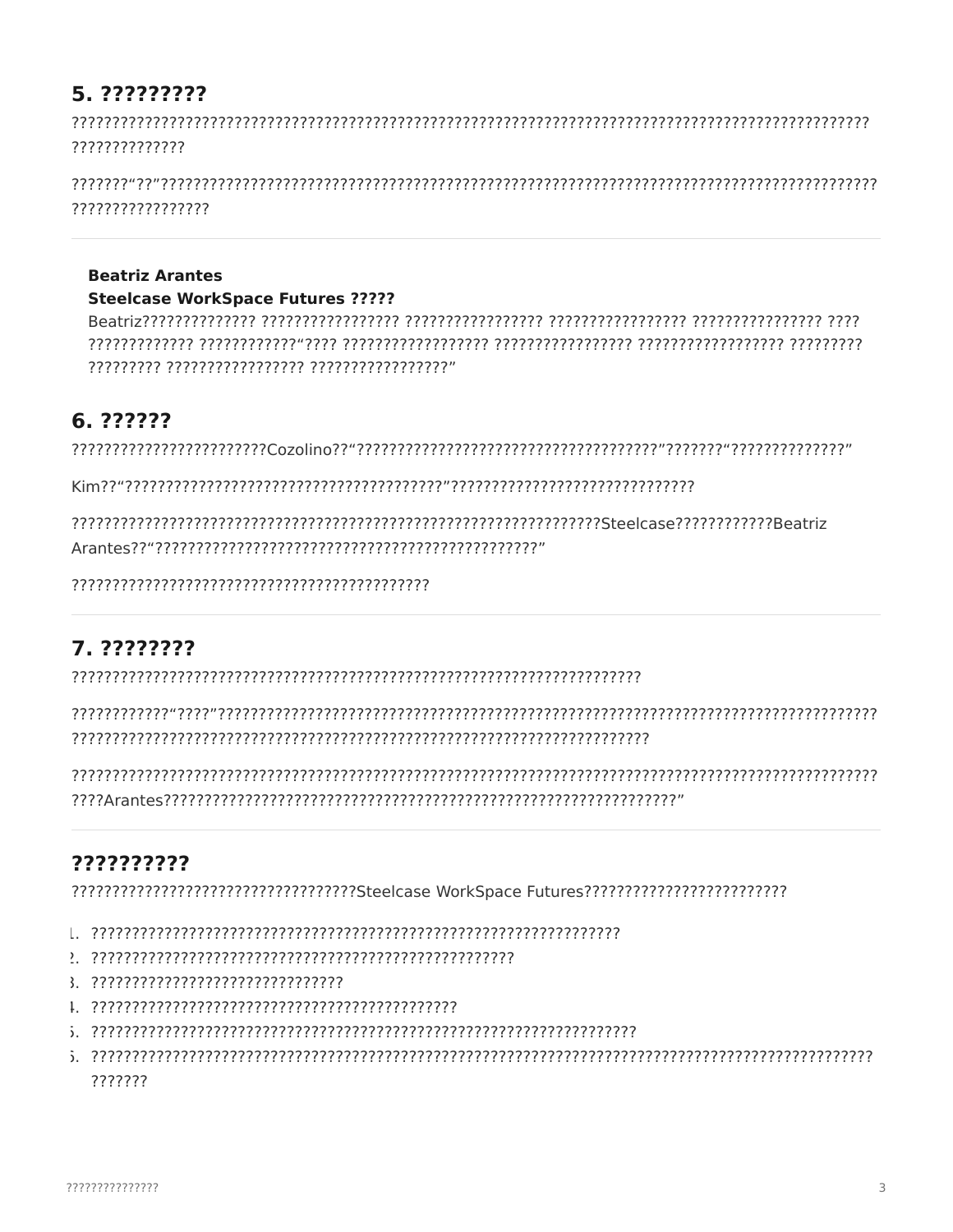## ????

### ??????

#### 

- 
- 
- 

## **MEDIA:SCAPE LEARNLAB?????**

- 
- 

# ?????????

- 
- 
- 

## ????

- 
- 
- 
- 

## $77 + 777$ ?????????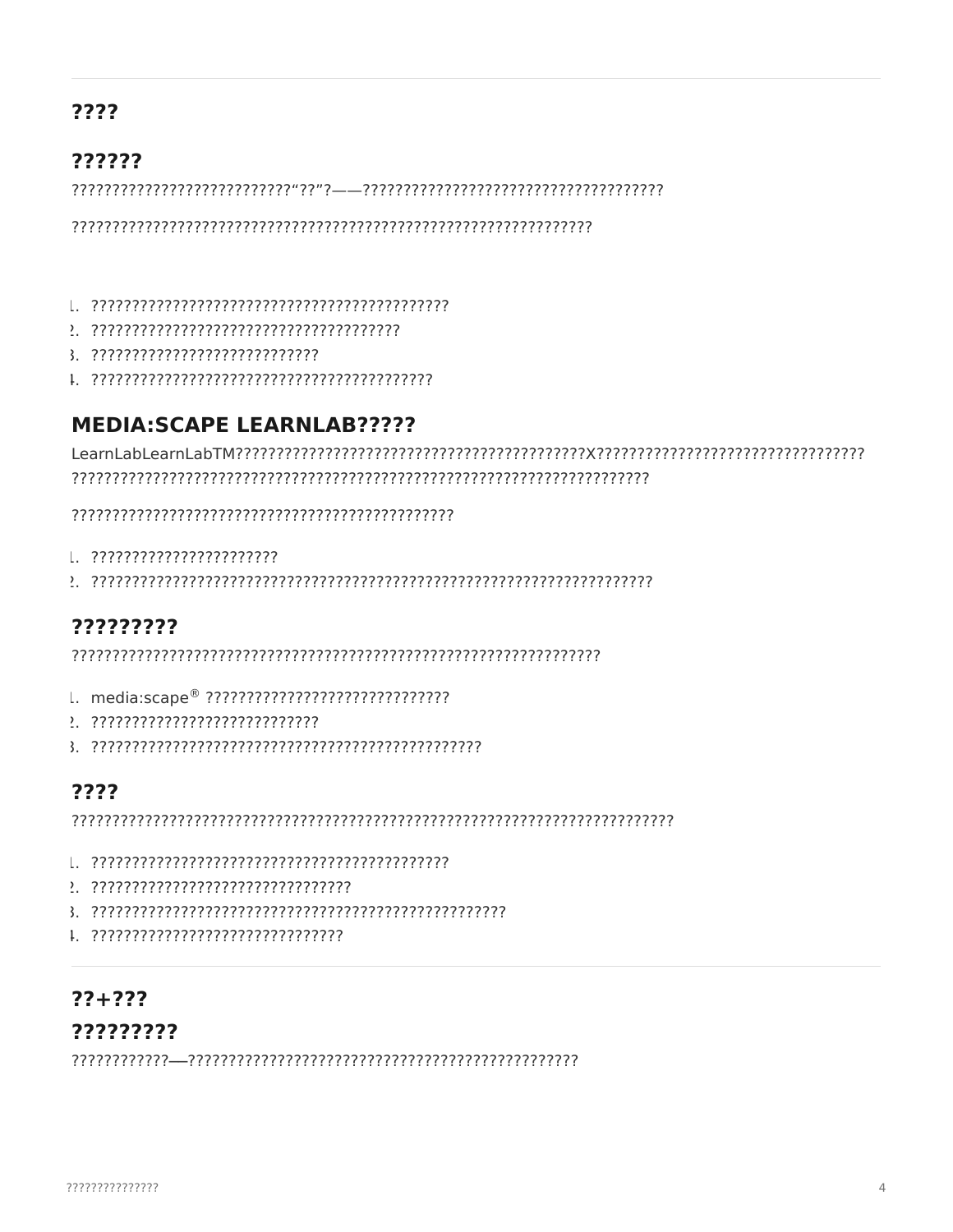PolyVision?CeramicSteel??????????PolyVision???????Shawn Collins??"????????????????????????????????? ??????????????????

### Steelcase???????????????????

??Steelcase????????117?????????????????????Steelcase?????????Ipsos?????Steelcase???????????????????? 7777777777777

???? +??Steelcase  $+2222$  $+2222$  $+2222$  $+2222$ **Steelcase**